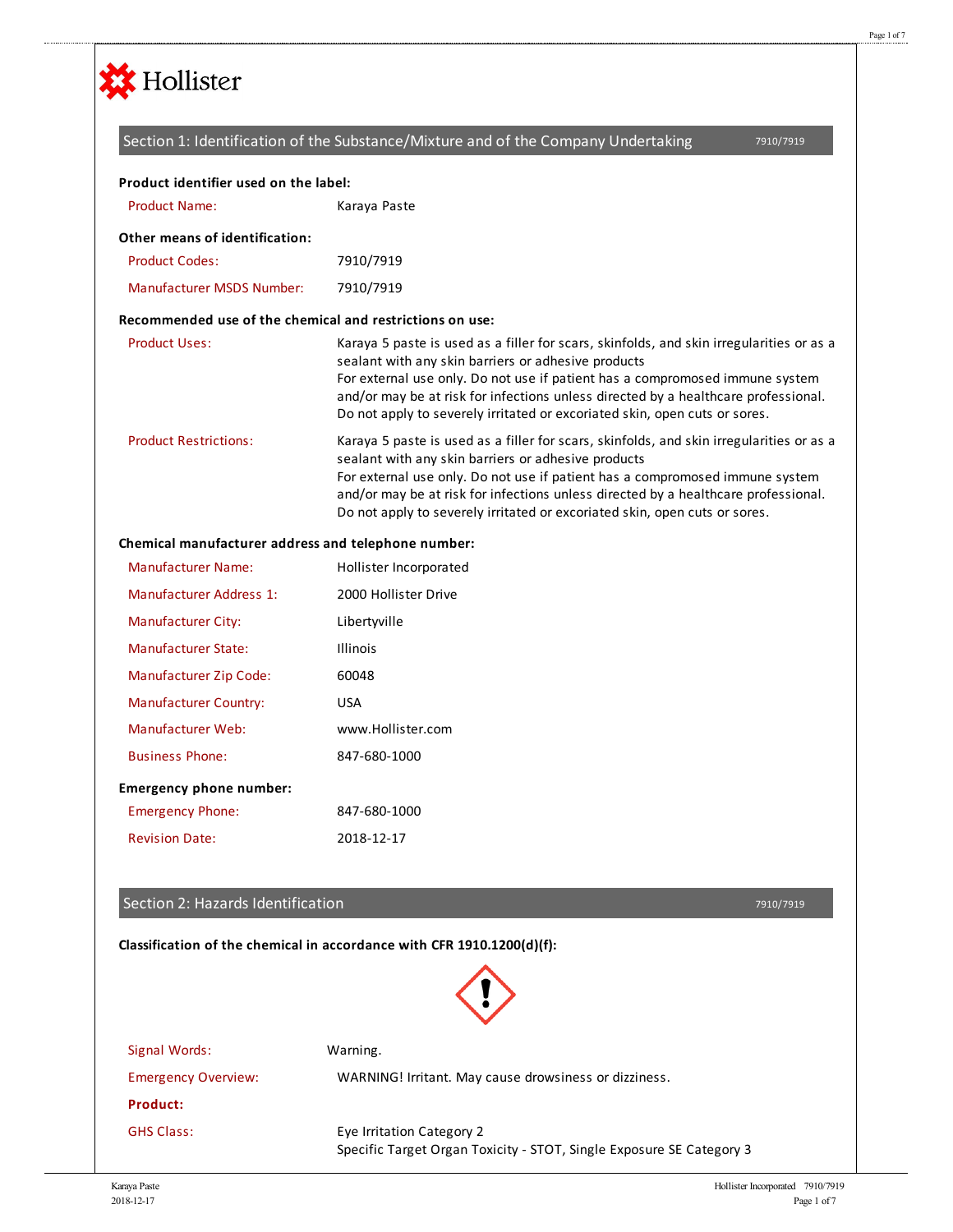| H319 - Causes serious eye irritation.                                             |
|-----------------------------------------------------------------------------------|
| H336 - May cause drowsiness or dizziness.                                         |
| P261 - Avoid breathing dust/fume/gas/mist/vapours/spray.                          |
| P271 - Use only outdoors or in a well-ventilated area.                            |
| P280 - Wear protective gloves/protective clothing/eye protection/face protection. |
| P304+P340 - IF INHALED: Remove victim to fresh air and keep at rest in a position |
| comfortable for breathing.                                                        |
| P305+P351+P338 - IF IN EYES: Rinse cautiously with water for several minutes.     |
| Remove contact lenses, if present and easy to do. Continue rinsing.               |
| P301+P312 - Call a POISON CENTER or doctor/physician if you feel unwell.          |
| P337+P313 - If eye irritation persists: Get medical advice/attention.             |
| P403+P233 - Store in a well-ventilated place. Keep container tightly closed.      |
| P405 - Store locked up.                                                           |
| P264 - Wash hands thoroughly after handling.                                      |
| P501 - Dispose of contents/container in accordance with Local, State, Federal and |
| Provincial regulations.                                                           |
|                                                                                   |

### **Hazards not otherwise classified that have been identified during the classification process:**

## Section 3: Composition/Information on Ingredients

#### **Mixtures:**

. . . . . . . . . . . . . . . .

| <b>Ingredient Name</b>      | CAS Number    | <b>Ingredient Percent</b> | <b>EC Number</b> | Comments |
|-----------------------------|---------------|---------------------------|------------------|----------|
| 2-Butenedioic acid          | 31307-95-6    | 10 - 20% by weight        |                  |          |
| Isopropanol (IPA)           | $67 - 63 - 0$ | 10 - 20 % by weight       |                  |          |
| Gum Karaya Powder           | 9000-36-6     | 20 - 40 % by weight       |                  |          |
| Non hazardous ingredient(s) | No data       | 10 - 20 % by weight       |                  |          |

## Section 4: First Aid Measures

**Description of necessary measures:**

| Eye Contact:         | IF IN EYES: Rinse cautiously with water for several minutes. Remove contact<br>lenses, if present and easy to do. Continue rinsing. If eye irritation persists: Get<br>medical advice/attention. |
|----------------------|--------------------------------------------------------------------------------------------------------------------------------------------------------------------------------------------------|
| <b>Skin Contact:</b> | No effects anticipated. If symptoms persist, call a physician.                                                                                                                                   |
| Inhalation:          | IF INHALED: Remove victim to fresh air and keep at rest in a position comfortable<br>for breathing. Call a POISON CENTER or doctor/physician if you feel unwell.                                 |
| Ingestion:           | IF SWALLOWED: Call a physician or poison control center immediately. Do not<br>induce vomiting. Never give anything by mouth to an unconscious person.                                           |

## **Most important symptoms/effects, acute and delayed:**

**Indication of immediate medical attention and special treatment needed**

Note To Physicians: None.

# Section 5: Firefighting Measures

7910/7919

7910/7919

Page 2 of 7

7910/7919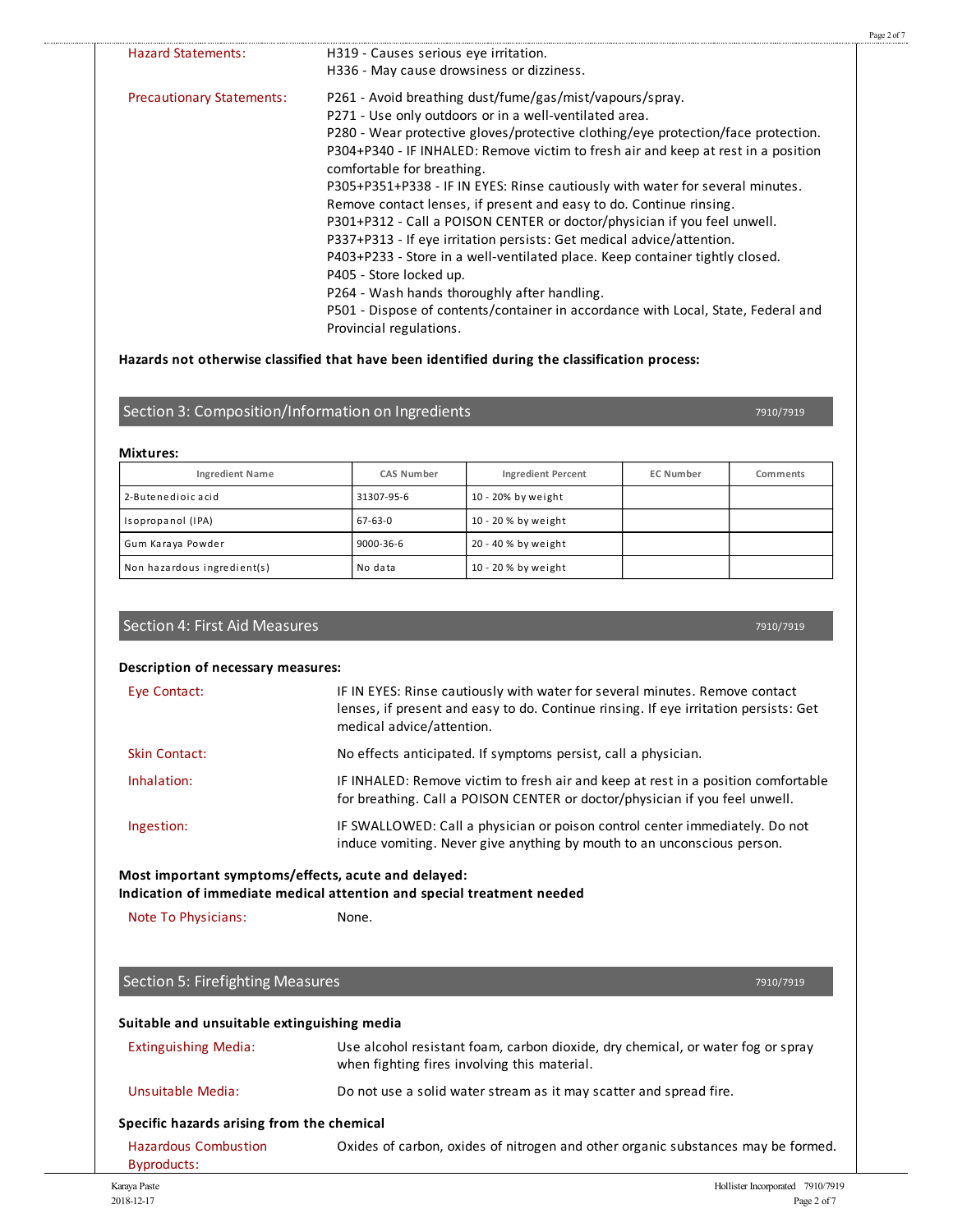|                                                         | Material burns with an invisible flame                                                                                                                                                                                                                                                            |
|---------------------------------------------------------|---------------------------------------------------------------------------------------------------------------------------------------------------------------------------------------------------------------------------------------------------------------------------------------------------|
| <b>Unusual Fire Hazards:</b>                            |                                                                                                                                                                                                                                                                                                   |
|                                                         | Special protective equipment and precautions for fire-fighters                                                                                                                                                                                                                                    |
| <b>Protective Equipment:</b>                            | As in any fire, wear Self-Contained Breathing Apparatus (SCBA), MSHA/NIOSH<br>(approved or equivalent) and full protective gear.                                                                                                                                                                  |
| <b>NFPA Health:</b>                                     | 1                                                                                                                                                                                                                                                                                                 |
| <b>NFPA Fire:</b>                                       | $\mathbf{1}$                                                                                                                                                                                                                                                                                      |
| <b>NFPA Reactivity:</b>                                 | 1                                                                                                                                                                                                                                                                                                 |
| Section 6: Accidental Release Measures                  | 7910/7919                                                                                                                                                                                                                                                                                         |
|                                                         | Personal precautions, protective equipment and emergency procedures                                                                                                                                                                                                                               |
| <b>Personnel Precautions:</b>                           | For large spills: Evacuate area and keep unnecessary and unprotected personnel<br>from entering the spill area. Avoid breathing vapor, aerosol or mist. Avoid contact<br>with skin, eyes and clothing.                                                                                            |
|                                                         | Methods and materials for containment and cleaning up                                                                                                                                                                                                                                             |
| <b>Methods for Containment:</b>                         | For large spills: Contain spills with an inert absorbent material such as soil, sand or<br>oil dry.                                                                                                                                                                                               |
| <b>Methods for Cleanup:</b>                             | For large spills: Remove all sources of ignition. Collect the wipes with a non<br>sparking tool and absorb or wipe any residual liquids. Place in a suitable container<br>for proper disposal. Use appropriate protective apparel as described in Section 8.<br>Avoid contact with skin and eyes. |
| <b>Environmental precautions</b>                        |                                                                                                                                                                                                                                                                                                   |
| <b>Environmental Precautions:</b>                       | For large spills: Avoid runoff into storm sewers, ditches, and waterways.                                                                                                                                                                                                                         |
| Section 7: Handling and Storage                         |                                                                                                                                                                                                                                                                                                   |
| Precautions for safe handling                           |                                                                                                                                                                                                                                                                                                   |
| Handling:                                               | Use with adequate ventilation. Avoid breathing vapor and fumes. Use only in<br>accordance with directions. To reduce potential for static discharge, bond and<br>ground containers when transferring material.                                                                                    |
|                                                         | Do not re-use empty containers.                                                                                                                                                                                                                                                                   |
|                                                         | Wash thoroughly after handling. Avoid inhaling vapors, mists, or fumes.                                                                                                                                                                                                                           |
| <b>Special Handling:</b><br><b>Hygiene Practices:</b>   | Conditions for safe storage, including any incompatibilities                                                                                                                                                                                                                                      |
| Storage:                                                | Store in a cool, dry, well ventilated area away from sources of heat, combustible<br>materials, direct sunlight, and incompatible substances. Keep container tightly<br>closed when not in use. Keep away from aldehydes, halogenated organics,<br>halogens, strong acids, strong oxidizers.      |
|                                                         |                                                                                                                                                                                                                                                                                                   |
|                                                         | Section 8: Exposure Controls/Personal Protection<br>7910/7919                                                                                                                                                                                                                                     |
| <b>Exposure Guidelines - Ingredient Based:</b>          |                                                                                                                                                                                                                                                                                                   |
| <b>Exposure Guidelines</b><br><b>Isopropanol (IPA):</b> |                                                                                                                                                                                                                                                                                                   |
| <b>ACGIH:</b>                                           | TLV-STEL: 400 ppm<br>TLV-TWA: 200 ppm                                                                                                                                                                                                                                                             |
| OSHA:                                                   | PEL-TWA: 400 ppm                                                                                                                                                                                                                                                                                  |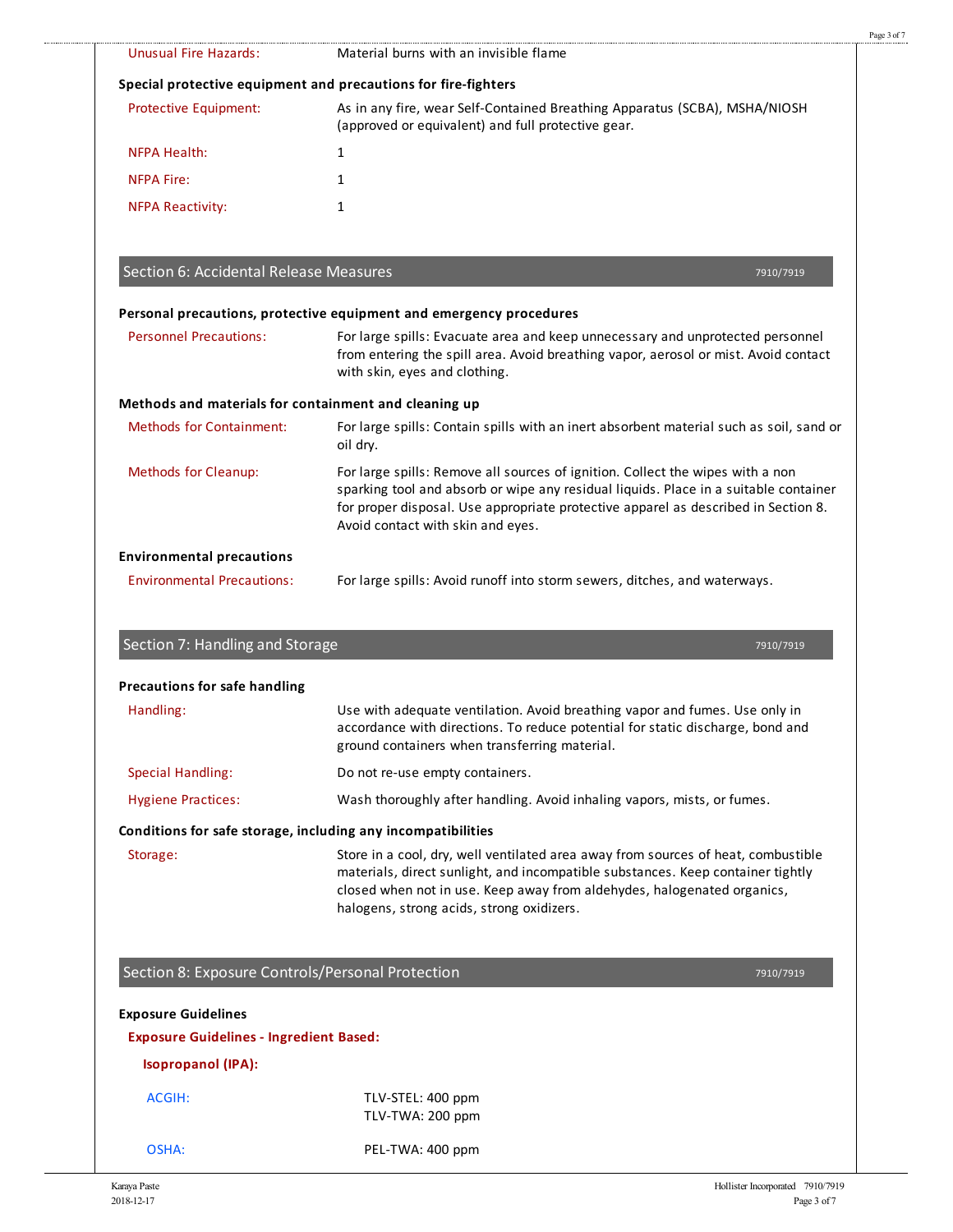| Appropriate engineering controls |                                                                                                                                                                                                                                                                                                      |
|----------------------------------|------------------------------------------------------------------------------------------------------------------------------------------------------------------------------------------------------------------------------------------------------------------------------------------------------|
| <b>Engineering Controls:</b>     | No special protective equipment required under normal conditions of use. General<br>ventilation is sufficient if this product is being used in a controlled medical setting<br>(clinic, hospital, medical office) for its sole intended topical purpose.                                             |
| Individual protection measures   |                                                                                                                                                                                                                                                                                                      |
| Eye Protection:                  | No special protective equipment required under normal conditions of use. If<br>splashes are likely to occur, wear: Chemical splash goggles.                                                                                                                                                          |
| <b>Face Protection:</b>          | No special protective equipment required under normal conditions of use. If<br>splashes are likely to occur, wear: Chemical splash goggles.                                                                                                                                                          |
| <b>Skin Protection:</b>          | No special protective equipment required under normal conditions of use.                                                                                                                                                                                                                             |
| <b>Respiratory Protection:</b>   | No special protective equipment required under normal conditions of use. No<br>personal respiratory protective equipment is normally required. The need for<br>respiratory protection will vary according to the airborne concentrations and<br>environmental conditions (such as in manufacturing). |
| <b>Hygiene Practices:</b>        | Wash thoroughly after handling. Avoid inhaling vapors, mists, or fumes.                                                                                                                                                                                                                              |

# Section 9: Physical and Chemical Properties

7910/7919

### **Physical and chemical properties**

.....

| <b>Physical State:</b>               | Physical State Appearance: Paste.                        |
|--------------------------------------|----------------------------------------------------------|
| Color:                               | <b>Brown</b>                                             |
| Odor:                                | Alcohol or solvent odor                                  |
| pH:                                  | Not determined.                                          |
| <b>Melting Temperature:</b>          | Not determined.                                          |
| <b>Boiling Temperature:</b>          | 82°C (180 °F) as isopropanol                             |
| <b>Flash Point:</b>                  | Combustion propagation rate less than or equal to 1 mm/s |
| <b>Flash Point Method:</b>           | ASTM Method D4359                                        |
| Ignition Temperature:                | Not determined.                                          |
| Lower Flammable Limit:               | Not determined.                                          |
| <b>Upper Flammable Limit:</b>        | Not determined.                                          |
| <b>Vapor Pressure:</b>               | 33 mm Hg @ 20°C (69°F) as isopropanol                    |
| <b>Vapor Density:</b>                | $>1$ (Air=1.)                                            |
| Solubility:                          | <b>SWELLS IN WATER</b>                                   |
| <b>Specific Gravity:</b>             | 1.075 at 25°C as mixture                                 |
| <b>Evaporation Rate:</b>             | Not determined.                                          |
| <b>Percent Volatile:</b>             | Not determined.                                          |
| Viscosity:                           | Not determined.                                          |
| <b>Odor Threshold:</b>               | Not determined.                                          |
| <b>Octanol Water Partition Coef:</b> | Coefficient of Water/Oil Distribution: Not determined.   |

# Section 10: Stability and Reactivity

### **Reactivity: Chemical Stability:**

Chemical Stability: Stable under normal temperatures and pressures.

7910/7919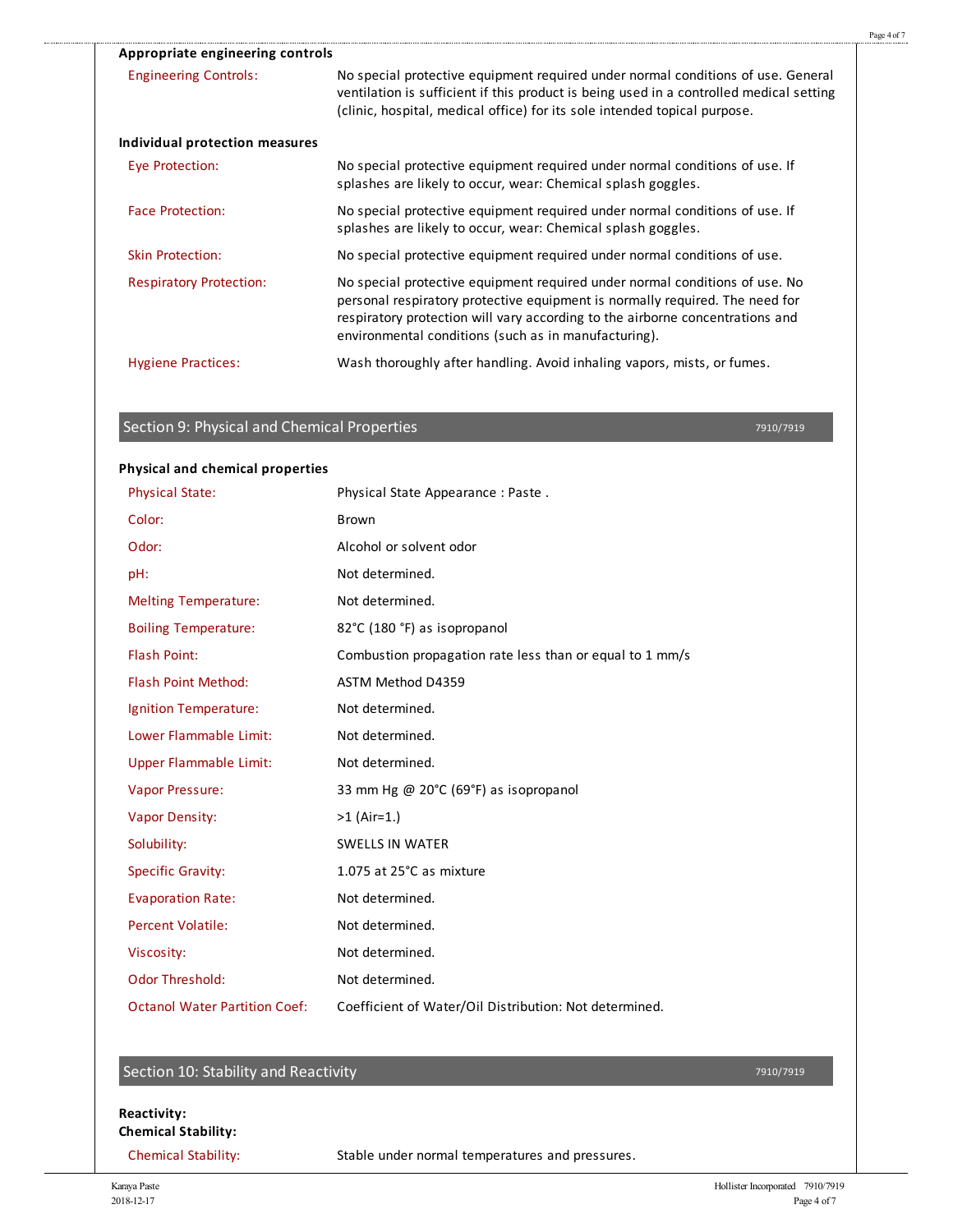| <b>Possibility of hazardous reactions:</b>  |                                                                   |
|---------------------------------------------|-------------------------------------------------------------------|
| Hazardous Polymerization:                   | Not reported.                                                     |
| <b>Conditions To Avoid:</b>                 |                                                                   |
| Conditions To Avoid:                        | Keep away from heat, ignition sources and incompatible materials. |
| <b>Incompatible Materials:</b>              |                                                                   |
| Incompatible Materials:                     | Oxidizing agents. Strong acids and alkalis.                       |
| <b>Hazardous Decomposition</b><br>Products: | Heating may produce an irritant and harmful gas.                  |

# Section 11: Toxicological Information

7910/7919

### **Toxicological Information:**

| <b>Product:</b>                                          |                                                                                                                                                                                                                                                                                                                            |
|----------------------------------------------------------|----------------------------------------------------------------------------------------------------------------------------------------------------------------------------------------------------------------------------------------------------------------------------------------------------------------------------|
| Route of Exposure:                                       | Eyes. Skin. Inhalation. Ingestion.                                                                                                                                                                                                                                                                                         |
| Sign and Symptoms:                                       | Overexposure may cause headaches and dizziness.                                                                                                                                                                                                                                                                            |
| <b>Target Organ Data:</b>                                | Eyes. Skin. Respiratory system. Digestive system.                                                                                                                                                                                                                                                                          |
| <b>PreExisting Conditions</b><br>Aggravated by Exposure: | None generally recognized.                                                                                                                                                                                                                                                                                                 |
| <b>Acute Inhalation Effects:</b>                         | Prolonged or excessive inhalation may cause respiratory tract irritation.                                                                                                                                                                                                                                                  |
| <b>Acute Skin Effects:</b>                               | May cause irritation.                                                                                                                                                                                                                                                                                                      |
| Acute Ingestion Effects:                                 | Ingestion can cause gastrointestinal irritation, nausea, vomiting and diarrhea.                                                                                                                                                                                                                                            |
| <b>Acute Eye Effects:</b>                                | May cause irritation.                                                                                                                                                                                                                                                                                                      |
| <b>Isopropanol (IPA):</b>                                |                                                                                                                                                                                                                                                                                                                            |
| <b>Eye Toxicity:</b>                                     | Administration into the eye - Rabbit Standard Draize test: 100 mg [Severe]<br>Administration into the eye - Rabbit Standard Draize test: 10 mg [Moderate]<br>Administration into the eye - Rabbit Standard Draize test: 100 mg/24H<br>[Moderate] (RTECS)                                                                   |
| <b>Skin Toxicity:</b>                                    | Administration onto the skin - Rabbit LD50 - Lethal dose, 50 percent kill:<br>12800 mg/kg [Details of toxic effects not reported other than lethal dose<br>value] (RTECS)                                                                                                                                                  |
| <b>Ingestion Toxicity:</b>                               | Oral - Rat LD50 - Lethal dose, 50 percent kill: 5045 mg/kg [Behavioral-Altered<br>sleep time (including change in righting reflex)Behavioral-Somnolence<br>(general depressed activity)]<br>Oral - Rat LD50 - Lethal dose, 50 percent kill: 5000 mg/kg [Behavioral-<br>General anesthetic] (RTECS)                         |
| <b>Inhalation Toxicity:</b>                              | Inhalation - Rat LC50 - Lethal concentration, 50 percent kill: 16000 ppm/8H<br>[Details of toxic effects not reported other than lethal dose value]<br>Inhalation - Rat LC50 - Lethal concentration, 50 percent kill: 72600 mg/m3<br>[Behavioral-General anestheticLungs, Thorax, or Respiration-Other changes]<br>(RTECS) |
| <b>Gum Karaya Powder:</b>                                |                                                                                                                                                                                                                                                                                                                            |
| <b>Ingestion Toxicity:</b>                               | Oral - Rat LD50 - Lethal dose, 50 percent kill: 9100 mg/kg [Details of toxic<br>effects not reported other than lethal dose value] (RTECS)                                                                                                                                                                                 |

Section 12: Ecological Information

7910/7919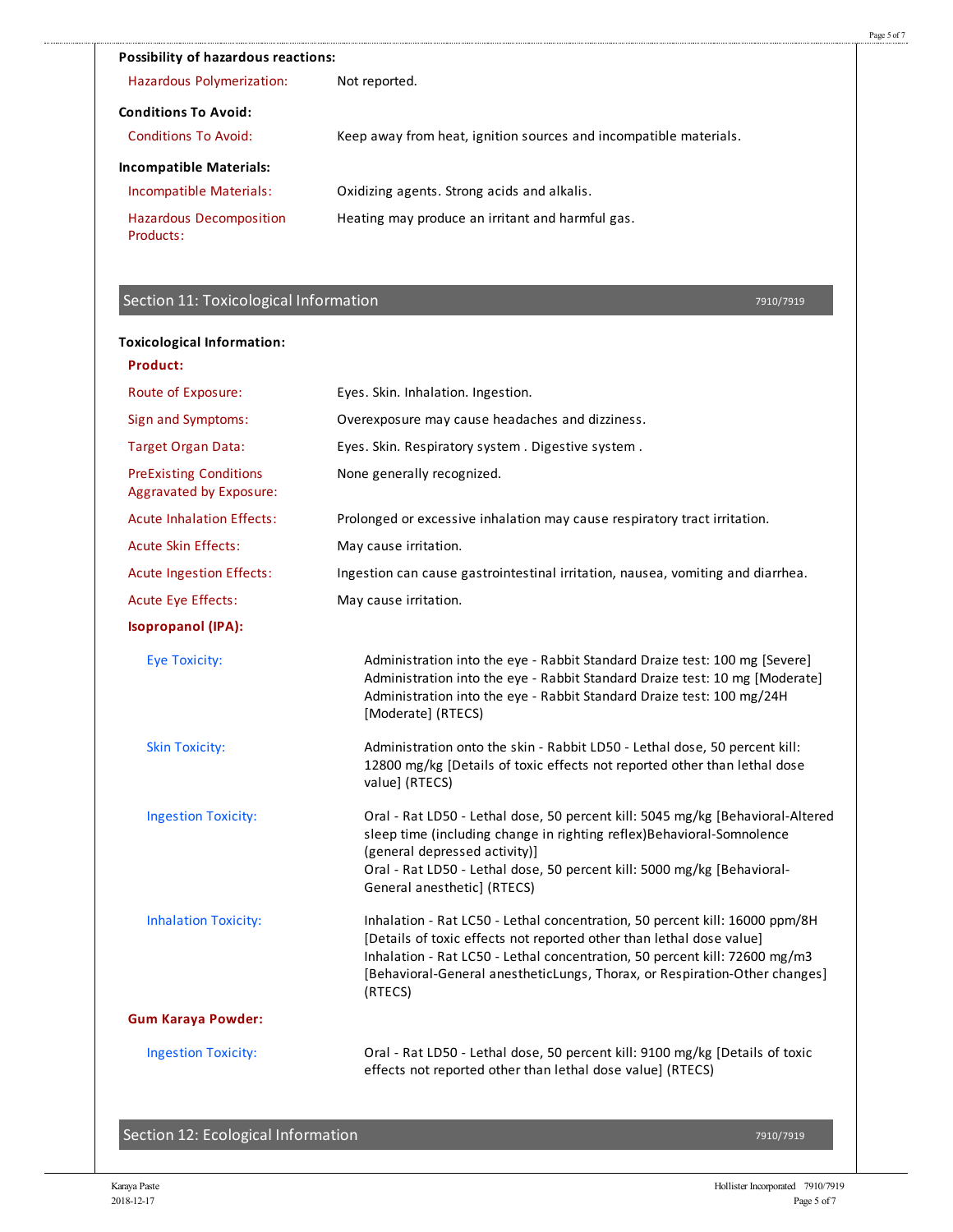| <b>Product:</b>                                              |                                                                                                                                                                                                                                                                                                                                             |
|--------------------------------------------------------------|---------------------------------------------------------------------------------------------------------------------------------------------------------------------------------------------------------------------------------------------------------------------------------------------------------------------------------------------|
| Ecotoxicity:                                                 | No environmental information found for this product.                                                                                                                                                                                                                                                                                        |
| Persistence and degradability:                               |                                                                                                                                                                                                                                                                                                                                             |
| <b>Product:</b>                                              |                                                                                                                                                                                                                                                                                                                                             |
| <b>Environmental Fate:</b>                                   | No environmental information found for this product.                                                                                                                                                                                                                                                                                        |
| Section 13: Disposal Considerations                          | 7910/7919                                                                                                                                                                                                                                                                                                                                   |
| <b>Description of waste:</b>                                 |                                                                                                                                                                                                                                                                                                                                             |
| <b>Waste Disposal:</b>                                       | Consult with the US EPA Guidelines listed in 40 CFR Part 261.3 for the<br>classifications of hazardous waste prior to disposal. Furthermore, consult with your<br>state and local waste requirements or guidelines, if applicable, to ensure<br>compliance. Arrange disposal in accordance to the EPA and/or state and local<br>guidelines. |
| Section 14: Transport Information                            | 7910/7919                                                                                                                                                                                                                                                                                                                                   |
| <b>DOT Shipping Name:</b>                                    | Not Restricted in accordance with CFR 49 Section 173.125(1)                                                                                                                                                                                                                                                                                 |
| <b>DOT UN Number:</b>                                        | Not Restricted in accordance with CFR 49 Section 173.125(1)                                                                                                                                                                                                                                                                                 |
|                                                              |                                                                                                                                                                                                                                                                                                                                             |
| Notes from Section 14:                                       | The data provided in this section is for information only. Please apply the<br>appropriate regulations to properly classify your shipment.                                                                                                                                                                                                  |
| Section 15: Regulatory Information                           | 7910/7919                                                                                                                                                                                                                                                                                                                                   |
| <b>Regulatory - Ingredient Based:</b><br>2-Butenedioic acid: | Safety, health and environmental regulations specific for the product:                                                                                                                                                                                                                                                                      |
|                                                              |                                                                                                                                                                                                                                                                                                                                             |
| Canada DSL:                                                  | Listed                                                                                                                                                                                                                                                                                                                                      |
| <b>TSCA Inventory Status:</b><br><b>Isopropanol (IPA):</b>   | Listed                                                                                                                                                                                                                                                                                                                                      |
| Canada DSL:                                                  | Listed                                                                                                                                                                                                                                                                                                                                      |
| <b>TSCA Inventory Status:</b>                                | Listed                                                                                                                                                                                                                                                                                                                                      |
| Section 313:                                                 | EPCRA - 40 CFR Part 372 - (SARA Title III) Section 313 Listed Chemical.                                                                                                                                                                                                                                                                     |
| <b>Gum Karaya Powder:</b>                                    |                                                                                                                                                                                                                                                                                                                                             |
| Canada DSL:                                                  | Listed                                                                                                                                                                                                                                                                                                                                      |
| <b>TSCA Inventory Status:</b>                                | Listed                                                                                                                                                                                                                                                                                                                                      |
| Section 16: Additional Information                           | 7910/7919                                                                                                                                                                                                                                                                                                                                   |
| <b>Issue Date:</b>                                           | 01/15/2015                                                                                                                                                                                                                                                                                                                                  |

**Ecotoxicity:**

............

Page 6 of 7